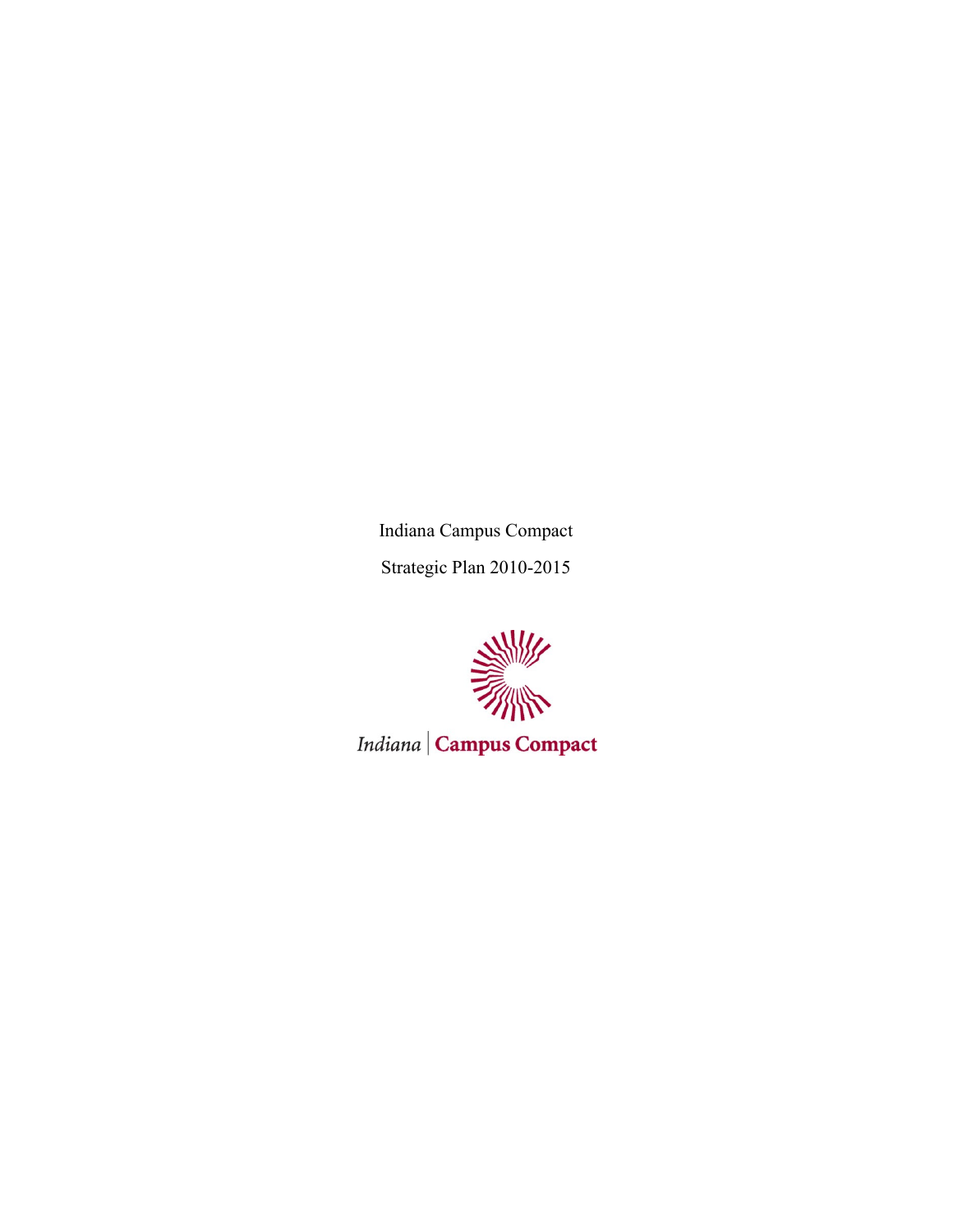#### **Overview**

When engaged in strategic planning, organizations come to understand their internal and external environment, examine mission enactment, determine immediate and long-term priorities, and invest volunteers, boards and staff in directing future activities (Allison & Kaye, 1997; Bryson, 2005; Kotter, 1994; Migliore, 1995; Salamon, 2003). Strategic planning is an opportunity to reflect on the past and determine a course of action to ensure future success (Bryson).

Indiana Campus Compact (ICC) involves college and university presidents, faculty, staff and students from Indiana's two and four-year public and private institutions of higher education in efforts to promote service-learning and civic engagement. The organization is distinctive in that it brings together representatives of diverse institutions in these efforts. Noteworthy is that the ICC governing board consists of college and university presidents. ICC believes that an institution's ethos is strengthened through involvement in the community. Institutions and communities collaborate to realize shared goals and, in turn, positively influence the other.

Working under an existing plan, ICC has helped members positively impact people's lives through service-learning and civic engagement activities. While things are going well, the future is something for which ICC must plan; therefore, now is a good time to move forward with a renewed sense of purpose. This plan is intended to advance ICC's sense of purpose.

## *Process*

The ICC strategic planning process began in August 2009. Over the course of six weeks, a consultant conducted 27 interviews with a range of organizational constituents including board members, institutional representatives, staff, and community and statewide partners. A preliminary report, based on the interview themes, was used to solicit additional feedback at a staff retreat, ICC Networking Council meeting, and an ICC Presidents and Chancellors board meeting. Feedback was collected on mission and vision development, strategic priorities, and action items. From this feedback, a plan has been developed and is explained in the following pages. The content of this document reflects a great deal of time spent with amazing people who provided important perspectives about the current and future priorities of ICC.

## *The Document*

The plan includes the following components:

- *Mission*: In what "business" is ICC? For what reasons does ICC exist?
- *Vision*: By fulfilling its mission, what is the organization's ability to go to a new place? Visions provide a compelling answer to the question "what if we functioned at our best?"
- *Strategic Foci*: What categories of action items must be addressed to realize a mission and vision?
- *Organizational Objectives*: What broad actions will ICC take as an organization?

## *Implementation*

This document describes an exciting future for ICC. It is a collection of ideas to maintain relevance, unite constituents, deliver exceptional programs, resources and services, measure the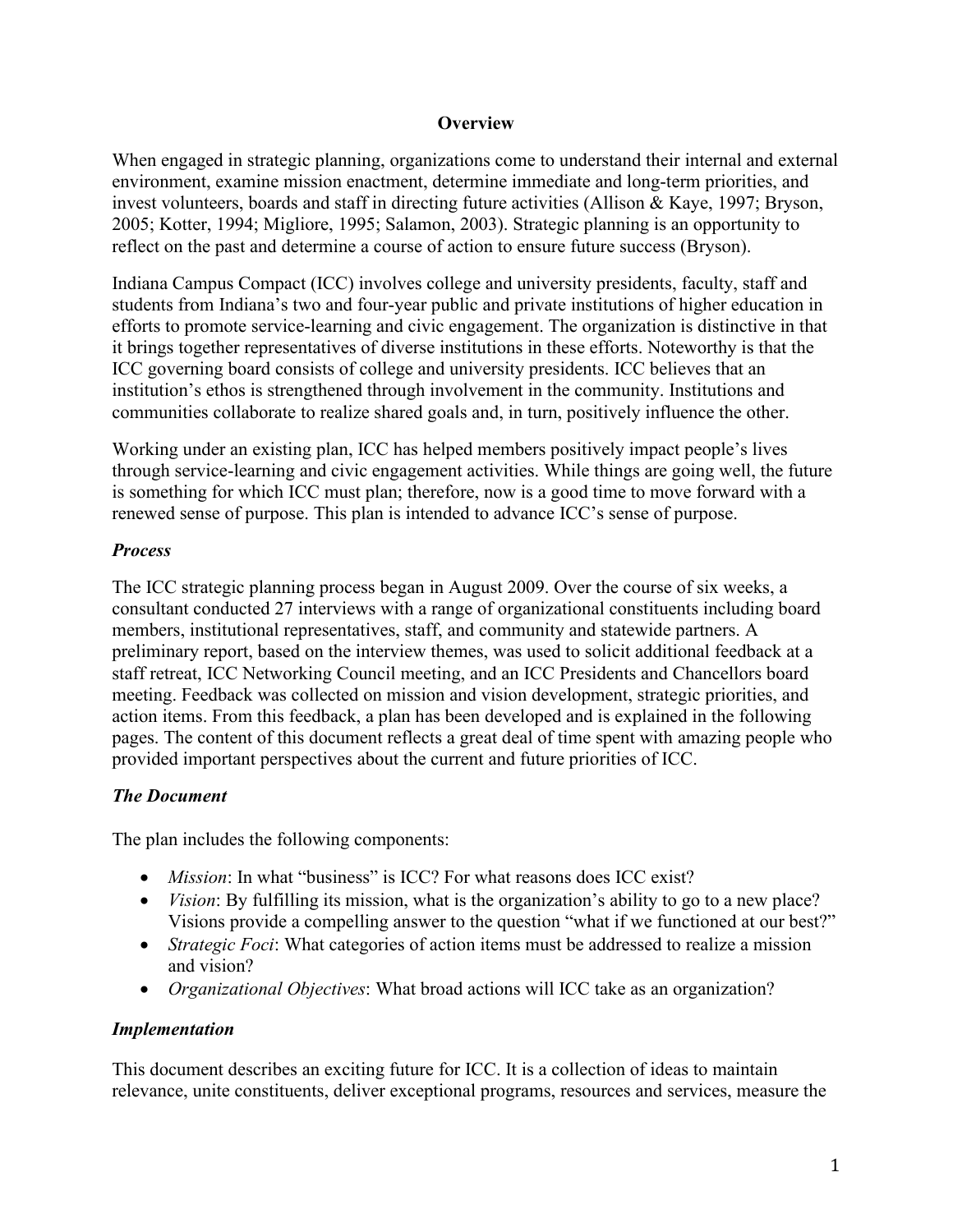impact of service-learning and organizational efficacy, increase awareness of ICC and procure the human and fiscal resources to realize its dreams. It is intended to guide the work of ICC.

Many good organizations have developed strategic plans that rarely are attended to and serve primarily as a document for public consumption. To realize its dreams, ICC must infuse the plan into its culture and revisit it often. The plan must be enacted in such a way that allows constituents to understand how they fit into the work of ICC. To these ends, the organization intentionally has created a plan that is broad and that can be used as a framework for staff, institutional members, board members, and community partners to shape shared goals. Because they have chosen to develop a plan with broad foci and objectives, ICC will:

- Align ICC infrastructure and position descriptions with the plan so staff understands their responsibilities in the plan's enactment;
- Integrate strategic tactics into staff goals and work plans and conduct bi-annual evaluation based on the strategic plan;
- Modify plan components as needed to be responsive to constituents, the community and the world;
- Create accountability systems for the fulfillment of the plan, which includes involving board members in examining progress;
- Assess organizational performance using predetermined quantitative and qualitative metrics;
- Engage constituents in the annual review of the strategic plan; and
- Document progress throughout the process.

## *Your role in the ICC Strategic Plan*

ICC is invested in the future of all who are involved in service-learning and civic engagement. It values collaborative efforts with college and university leaders, faculty, staff, students and community members. You may feel compelled to offer to help in its realization. If so, then the organization has accomplished an important goal: investing constituents in its future. If you want to help, have ideas or feedback, contact ICC through its website at: http://www.indianacampuscompact.org.

## References

- Allison, M. & Kaye, J (1995). *Strategic planning for nonprofit organizations.* Location unknown: Wiley Publishers.
- Bryson, J.M. (2004). *Strategic planning for public and nonprofit organizations (3rd Ed.).* San Francisco, CA: Jossey-Bass.
- Kotter, J. (1994). *Leading change*. Boston, MA: Harvard Business School Press.
- Migliore, R. (1995). Defining organizational purpose. In Allison, M. & Kaye, J (Eds.). *Strategic planning for nonprofit organizations*. 35-49. Location unknown: Wiley Publishers.
- Salamon, L.M. (2003). *The resilient sector: The state of Nonprofit America*. Washington, D.C.: The Brookings Institution Press.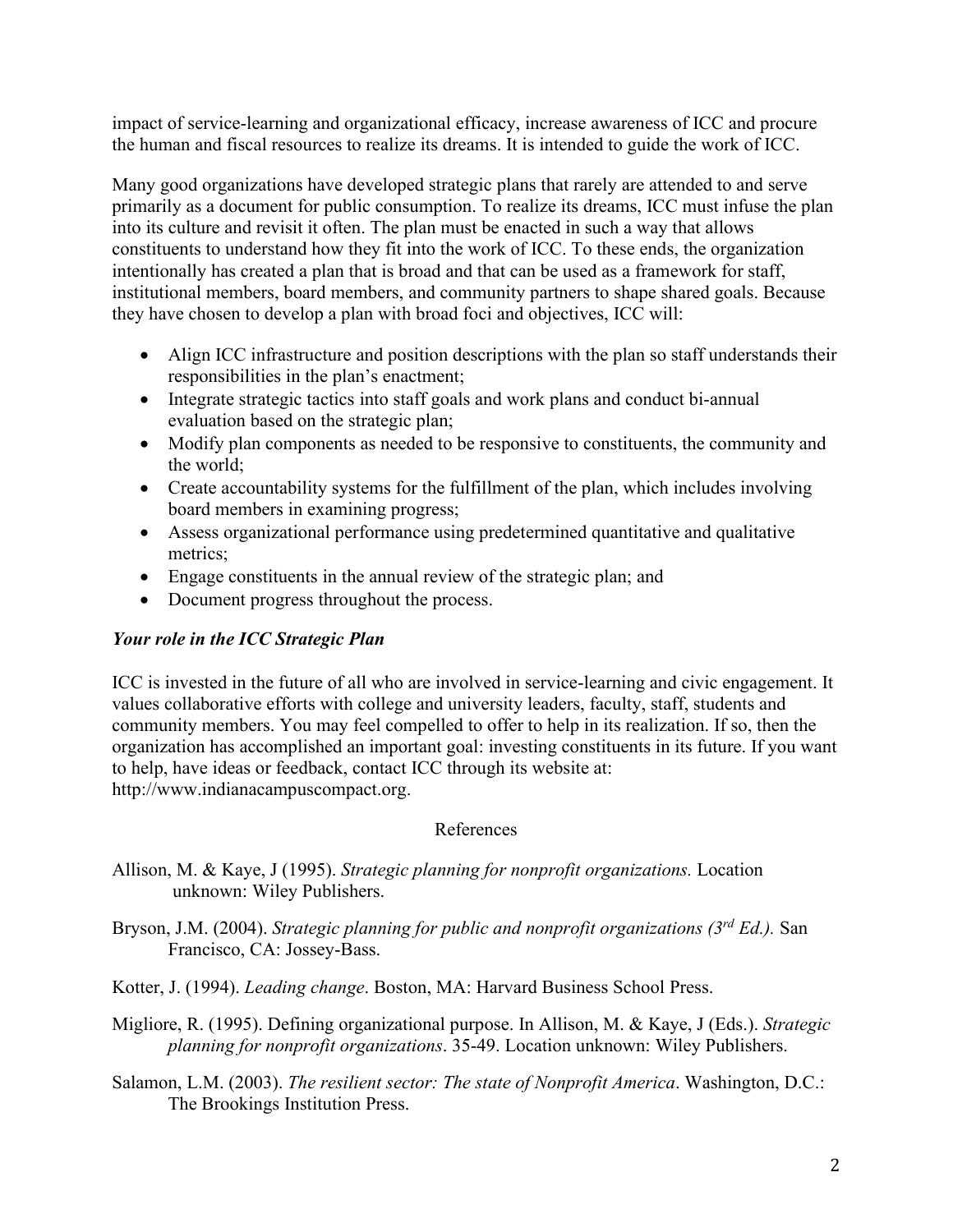## **The Mission of Indiana Campus Compact**

Indiana Campus Compact supports higher education's efforts to develop students into wellinformed, engaged citizens. By providing programs, services, and resources, ICC serves as a catalyst for campuses and communities to improve people's lives through service-learning and civic engagement initiatives.

# **The Vision of Indiana Campus Compact**

Indiana Campus Compact will be the premier resource for service learning and civic engagement in Indiana higher education.

## **The Tagline of Indiana Campus Compact**

Advancing citizenship and service in Indiana higher education.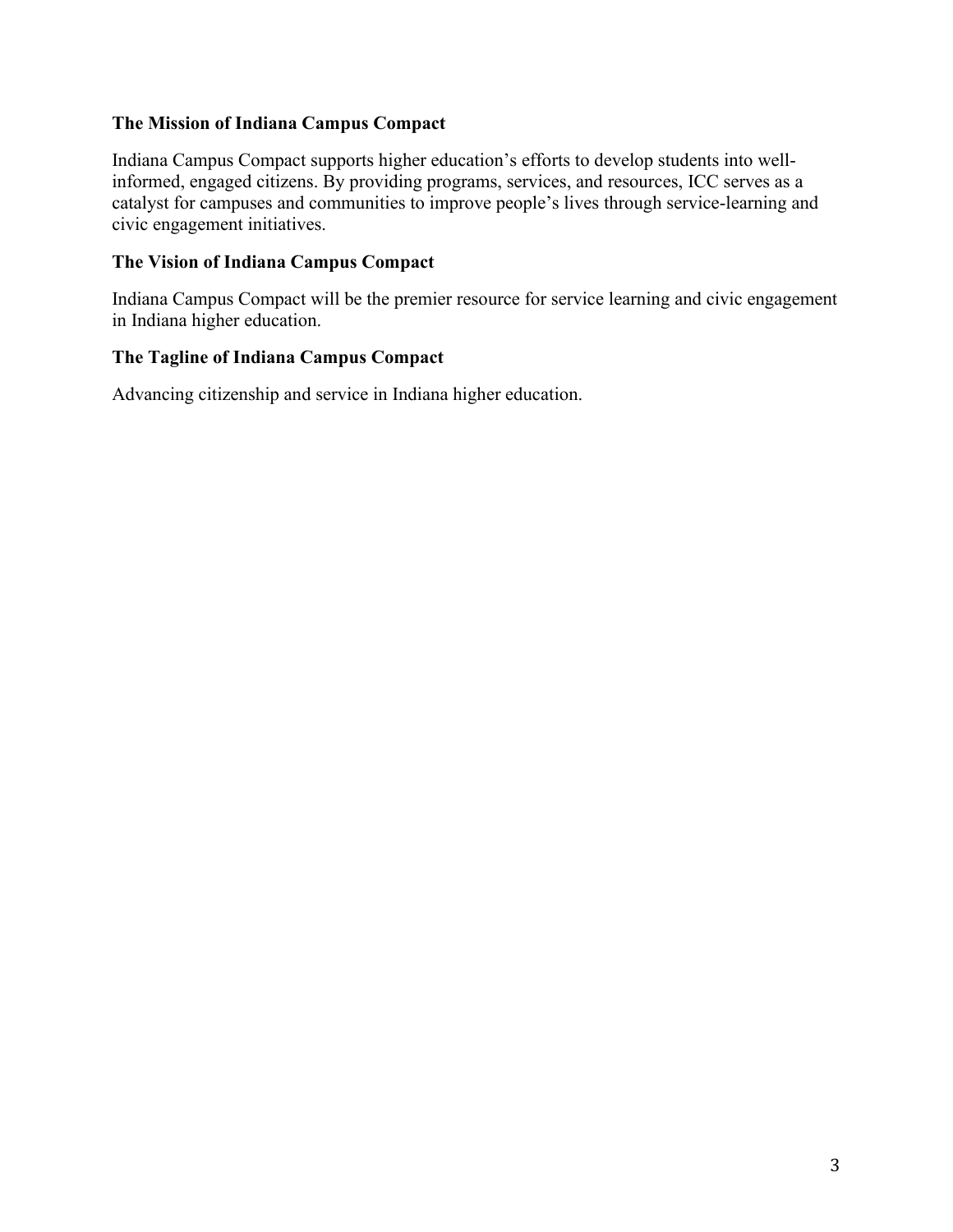# **Strategic Foci and Organizational Objectives of Indiana Campus Compact**

*Ensure Relevance*: Indiana Campus Compact (ICC) must be relevant to its diverse members and partners. To ensure relevance, ICC will:

- Align organizational priorities with those of higher education; emphasizing servicelearning and civic engagement as useful pedagogies for general education;
- Invite state officials/representatives to meetings in which ICC, institutions and community partners come together to talk about such issues;
- Provide programs, resources, and services that speak to the needs of all members;
- Develop learning opportunities to meet the needs of diverse institutions and experiences of participants;
- Leverage technology to improve the development and dissemination of resources and communicate with members about ICC events, programs, and educational opportunities;
- Continue to serve a distinctive role in connecting presidents and chancellors of two and four-year public and private institutions of higher education with one another;
- Engage executive leadership on higher education campuses in issues related to service, service-learning and civic engagement;
- Increase the number of member campuses while providing high quality service and increasing the value of membership for member campuses;
- Explore ways to better engage students directly in ICC programs; and
- Demonstrate a commitment to national Campus Compact goals as they pertain to Indiana and ICC member institutions.

*Deliver Exceptional Programs, Resources and Services*: ICC must be efficient and effective in the development and delivery of programs, resources, and services for its diverse members. To deliver exceptional programs, resources, and services, ICC will:

- Align ICC initiatives with the needs and priorities of the state and federal higher education community;
- Provide high quality educational experiences for all members given the diversity of institutional type and individual experiences with service-learning and civic engagement;
- Create and deliver appropriate professional development opportunities for faculty and staff of member institutions;
- Aid in the development, management, and improvement of member institutions' servicelearning and civic engagement initiatives;
- Increase student involvement in applicable programs; and
- Invoke innovation in the delivery of programs, resources and services.

*Unite Constituents*: ICC is uniquely positioned to unite those invested in the work of servicelearning and civic engagement within public/private two/four-year institutions in Indiana. Such efforts will allow constituents to collaboratively realize institutional, community, and state goals. To unite constituents, ICC will:

• Lead efforts to advocate for service-learning and civic engagement as effective pedagogical practices across diverse disciplines;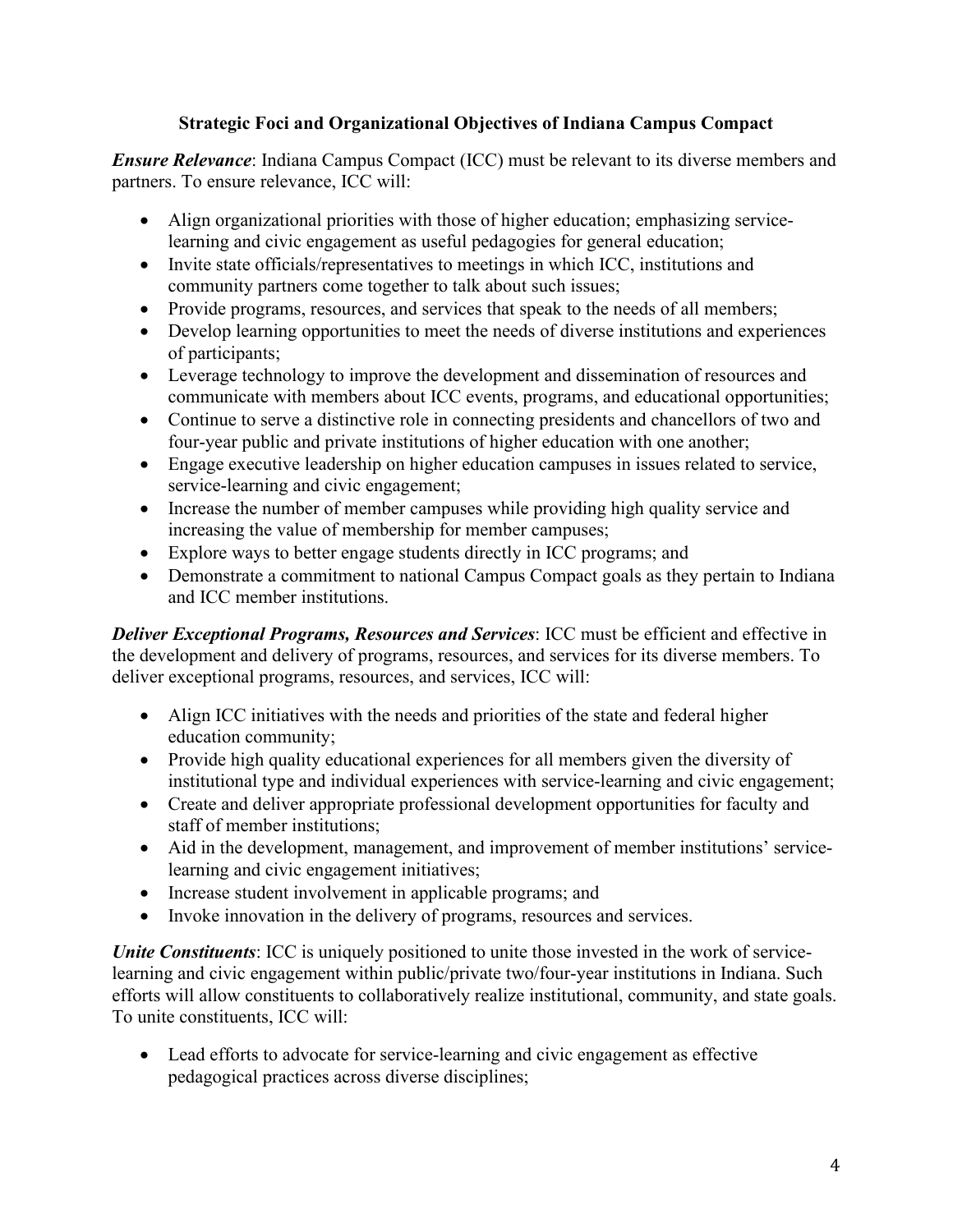- Monitor community and state needs to help institutions develop, manage, and improve service-learning initiatives to meet those needs;
- Support national Campus Compact goals of access and success, global citizenship, national service, and community and economic development;
- Strengthen the connection between higher education institutions and their communities;
- Ensure policies, practices, and procedures allow for reciprocity and ease in developing meaningful partnerships;
- Convene college and university presidents to promote service-learning and civic engagement;
- Advance innovation by sharing best practices and lessons learned in service-learning and civic engagement;
- Increase and strengthen ICC's participation in community partner and state organized events; and
- Support increased involvement in service-related activities among college students.

*Measure Impact and Effectiveness*: ICC can lead efforts to better understand how servicelearning and civic engagement impacts students, institutions, and communities in Indiana. To measure effectiveness, ICC will:

- Identify needed research and assessment that demonstrates the impact of service-learning and civic engagement;
- Support institutional and individual efforts for research on service-learning and civic engagement through funding and professional development opportunities;
- Collect data that demonstrates how ICC improves institutions' capacity to provide service-learning and civic engagement initiatives, including the management of a balanced scorecard that will be hosted on the ICC website;
- Collect data from institutions that demonstrates how service-learning and civic engagement have been institutionalized and use this data to inform ICC priorities; and
- Disseminate data through journal articles, presentations and reports to members.

*Spread the Message:* Service-learning and civic engagement have an impact on students, faculty, staff, institutions, and communities. ICC has a responsibility to increase awareness of the value of service-learning and civic engagement. To spread this message, ICC will:

- Advocate for service-learning and civic engagement as respected and valued pedagogical tools and areas of research;
- Advocate for the development and growth of service-learning and civic engagement programs;
- Empower constituents to act as advocates for service-learning, civic engagement, and ICC on their campuses and throughout the state;
- Advance ICC programs, resources, and services and the benefits of ICC membership;
- Promote service-learning and civic engagement achievements of member campuses;
- Assess member and public awareness to inform ICC marketing efforts; and
- Ensure communication vehicles (web-based and print materials) are delivered in the most appropriate manner to meet the needs of constituents.